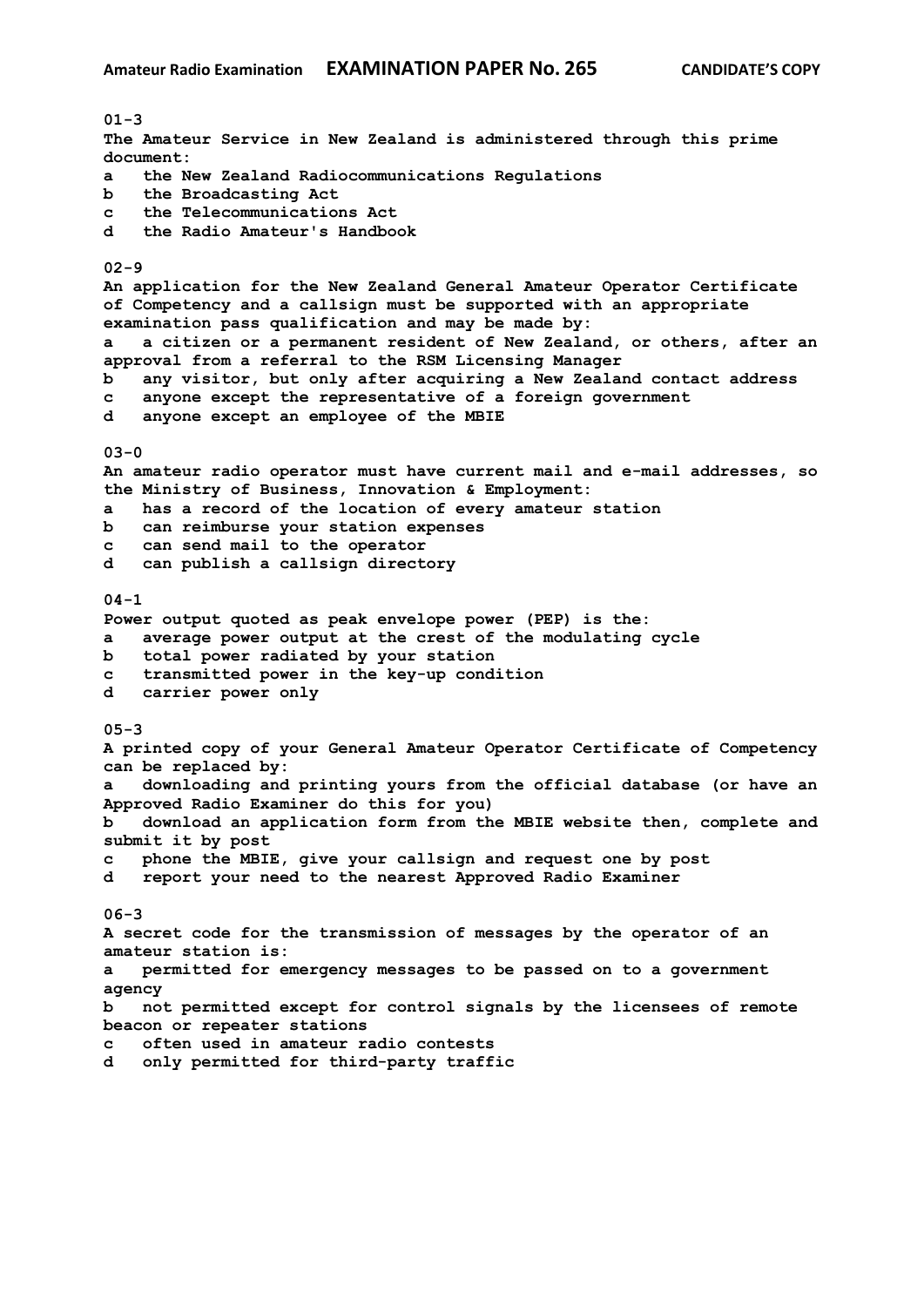**07-2 The holder of a General Amateur Operator Certificate of Competency may: a service household appliances b operate on the citizen band with amateur station power levels c service commercial communication equipment above 1kW rating d establish and operate an earth station in the amateur satellite service 08-1 When first qualified, an amateur radio operator is permitted to: a work on specified bands for 3 months, log at least 50 contacts and retain the log book for at least one year for possible official inspection b operate on all HF bands at least weekly using a computer for logkeeping c operate only in the amateur bands between 5 and 25 MHz for 12 months and present the log book for official inspection d operate on amateur bands between 5 and 25 MHz as and when the operator chooses 09-4 The band 146 to 148 MHz is: a exclusive to repeater operation b allocated exclusively for police communications c shared with other communication services d reserved for emergency communications 10-2 In the classic model of the atom: a the neutrons and the electrons orbit the nucleus b the protons and the neutrons orbit the nucleus in opposite directions c the electrons orbit the nucleus d the protons orbit around the neutrons 11-1 This is a source of electrical energy: a a p-channel FET b an NiMH cell c a carbon resistor d a germanium diode 12-5 The voltage "two volts" is also: a 2,000 mV b 2,000 kV c 2,000 uV d 2,000 MV 13-6 A current of 5 ampere in a 50 ohm resistance produces a potential difference of: a 20 volt b 45 volt c 55 volt d 250 volt**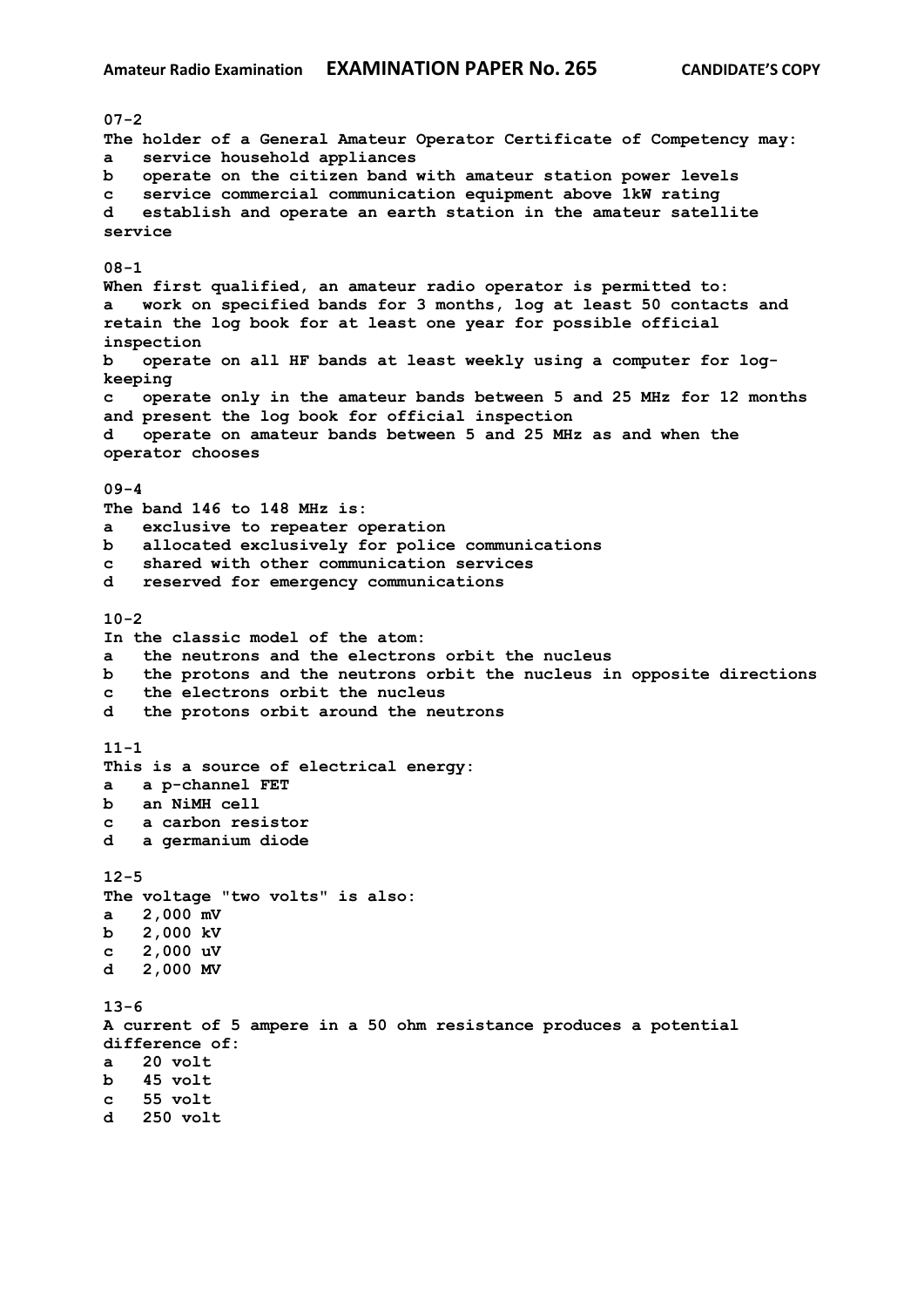**14-0 When an 8 ohm resistor is connected across a 12 volt supply, the current flow is: a 8 / 12 amp b 12 - 8 amp c 12 + 8 amp d 12 / 8 amp 15-8 Two resistors are connected in parallel. One is 75 ohm and the other is 50 ohm. The total resistance of this parallel circuit is: a 10 ohm b 70 ohm c 30 ohm d 40 ohm 16-6 If ten resistors of equal value R are wired in parallel, the total resistance is: a R b 10R c R/10 d 10/R 17-4 Two 100 ohm resistors connected in parallel are wired in series with a 10 ohm resistor. The total resistance of the combination is: a 180 ohm b 190 ohm c 60 ohm d 210 ohm 18-5 A current of 500 milliamp passes through a 1000 ohm resistance. The power dissipated is: a 250 watt b 0.25 watt c 2.5 watt d 25 watt 19-8 A current of 10 ampere rms at a frequency of 50 Hz flows through a 100 ohm resistor. The power dissipated is: a 500 watt b 10,000 watt c 707 watt d 50,000 watt 20-2 A 50 hertz current in a wire means that: a a potential difference of 50 volts exists across the wire b the current changes direction, 50 complete cycles in each second c the current flowing in the wire is 50 amperes d the power dissipated in the wire is 50 watts**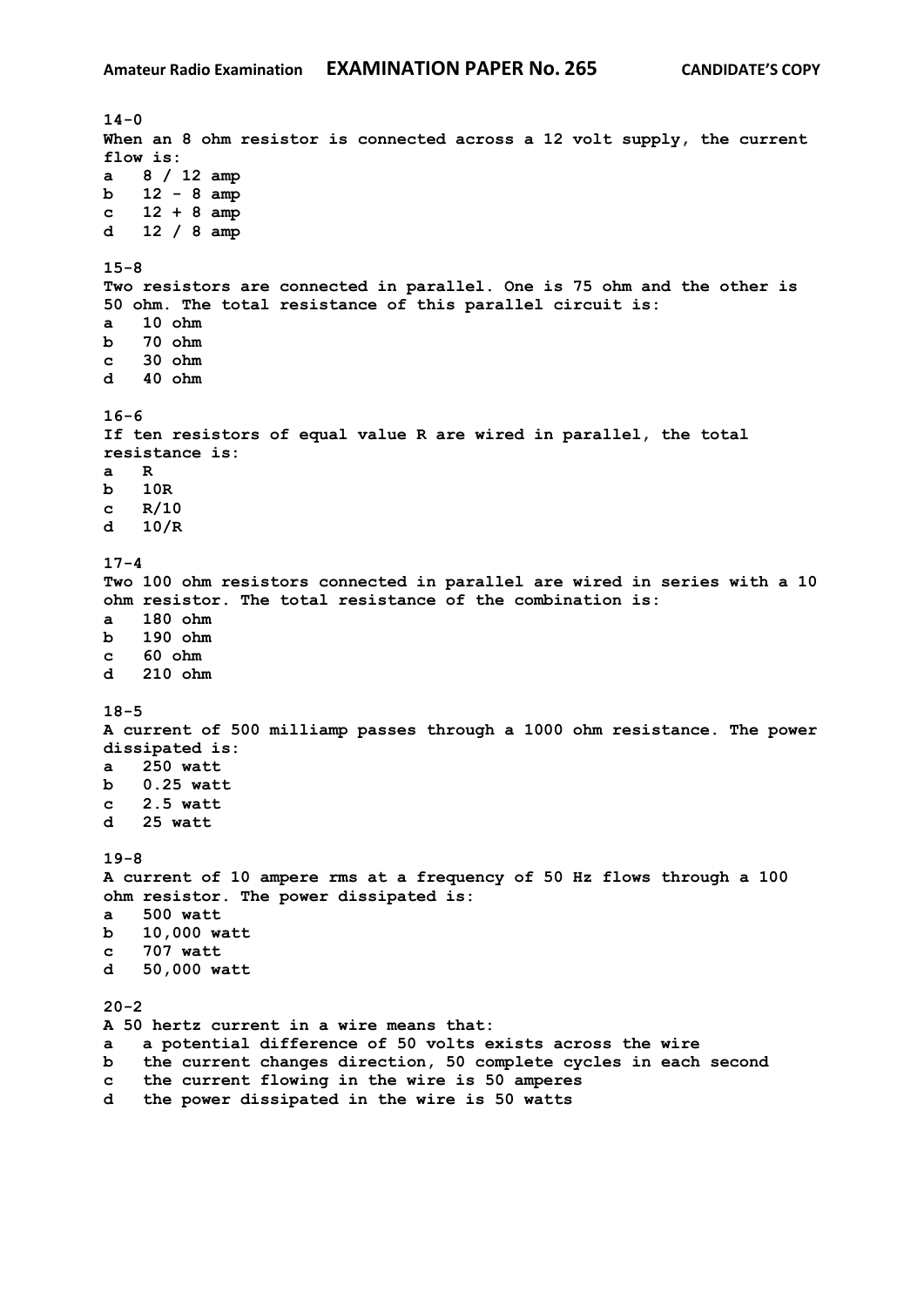**21-0 The total capacitance of two or more capacitors in series is: a always greater than that of the largest capacitor b always less than that of the smallest capacitor c found by adding each of the capacitances together d found by adding the capacitances together and dividing by their total number 22-3 A toroidal inductor is one in which the: a windings are air-spaced b windings are wound on a ferrite rod c inductor is enclosed in a magnetic shield d windings are wound on a closed ring of magnetic material 23-5 The purpose of using three wires in the mains power cord and plug on amateur radio equipment is to: a make it inconvenient to use b prevent the plug from being reversed in the wall outlet c prevent short circuits d prevent the chassis from becoming live in case of an internal short to the chassis 24-1 Zener diodes are normally used as: a RF detectors b AF detectors c voltage regulators d current regulators 25-9 A semiconductor device, with leads labelled gate, drain and source, is best described as a: a bipolar transistor b silicon diode c gated transistor d field-effect transistor 26-4 This component can amplify a small signal, but uses high voltages: a a transistor b an electrolytic capacitor c a multiple-cell battery d a thermionic valve 27-0 An ohmmeter measures the: a value of any resistance placed between its terminals b impedance of any component placed between its terminals c power factor of any inductor or capacitor placed between its terminals d voltage across any resistance placed between its terminals**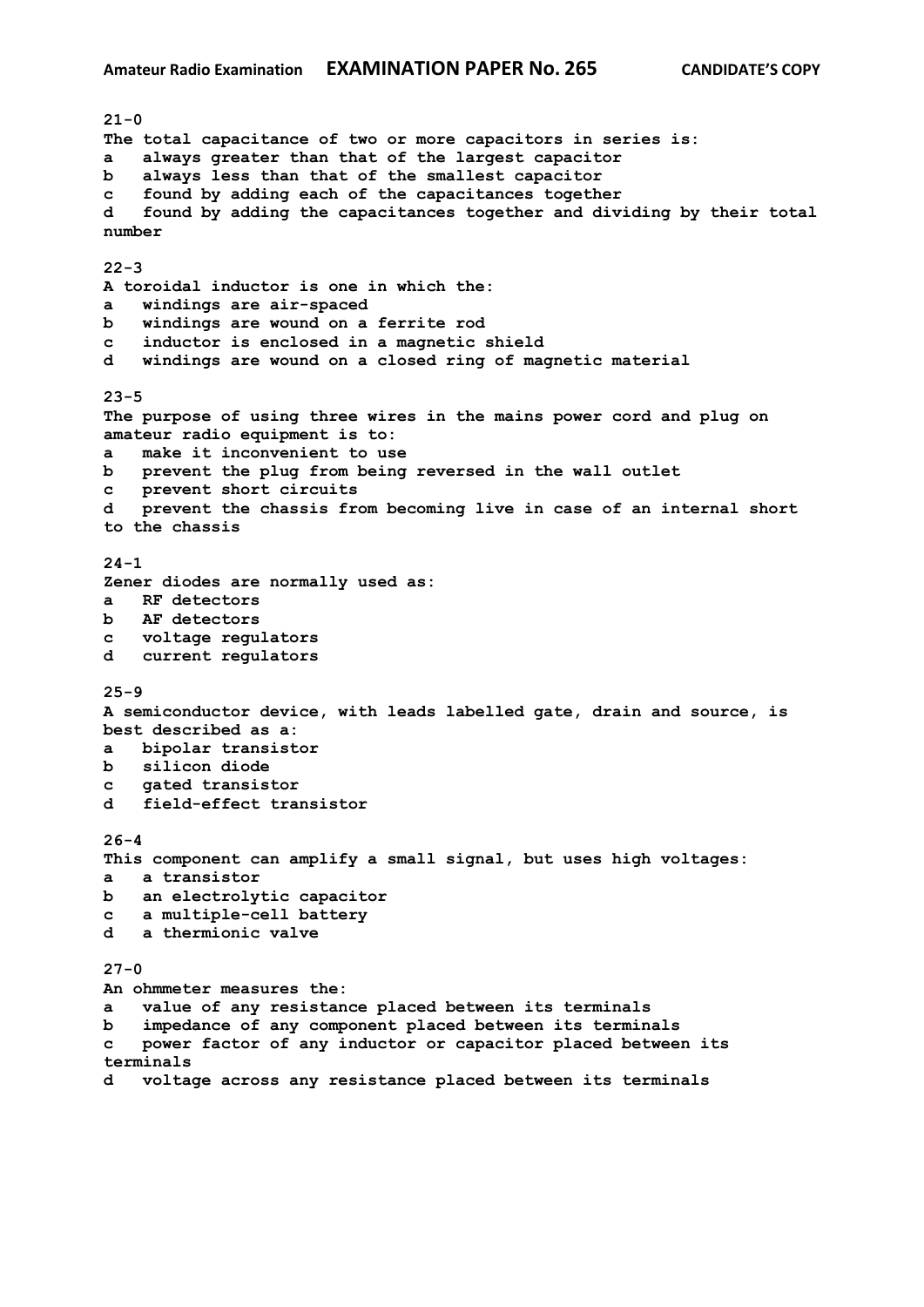**28-5 An attenuator network has 10 volt rms applied to its input with 1 volt rms measured at its output. The attenuation of the network is: a 6 dB b 10 dB c 40 dB d 20 dB 29-5 In an HF station, the "low pass filter" must be rated to: a carry the full power output from the station b filter out higher-frequency modulation components for maximum intelligibility c filter out high-amplitude sideband components d emphasise low-speed Morse code output 30-0 In a frequency modulation receiver, this is connected to the input of the radio frequency amplifier: a the mixer b the frequency discriminator c the antenna d the limiter 31-6 In a single sideband and CW receiver, the output from this is connected to the audio frequency amplifier: a the high frequency oscillator b the beat frequency oscillator c the product detector d the intermediate frequency amplifier 32-8 To receive Morse code signals, a BFO is employed in a superhet receiver to: a produce IF signals b beat with the local oscillator signal to produce sidebands c beat with the IF signal to produce an audio tone d produce an audio tone to beat with the IF signal 33-9 The AGC circuit in a receiver usually controls the: a RF and IF stages b audio stage c mixer stage d power supply 34-8 An advantage of a double conversion receiver is that it: a does not drift off frequency b produces a louder audio signal c has improved image rejection characteristics d is a more sensitive receiver**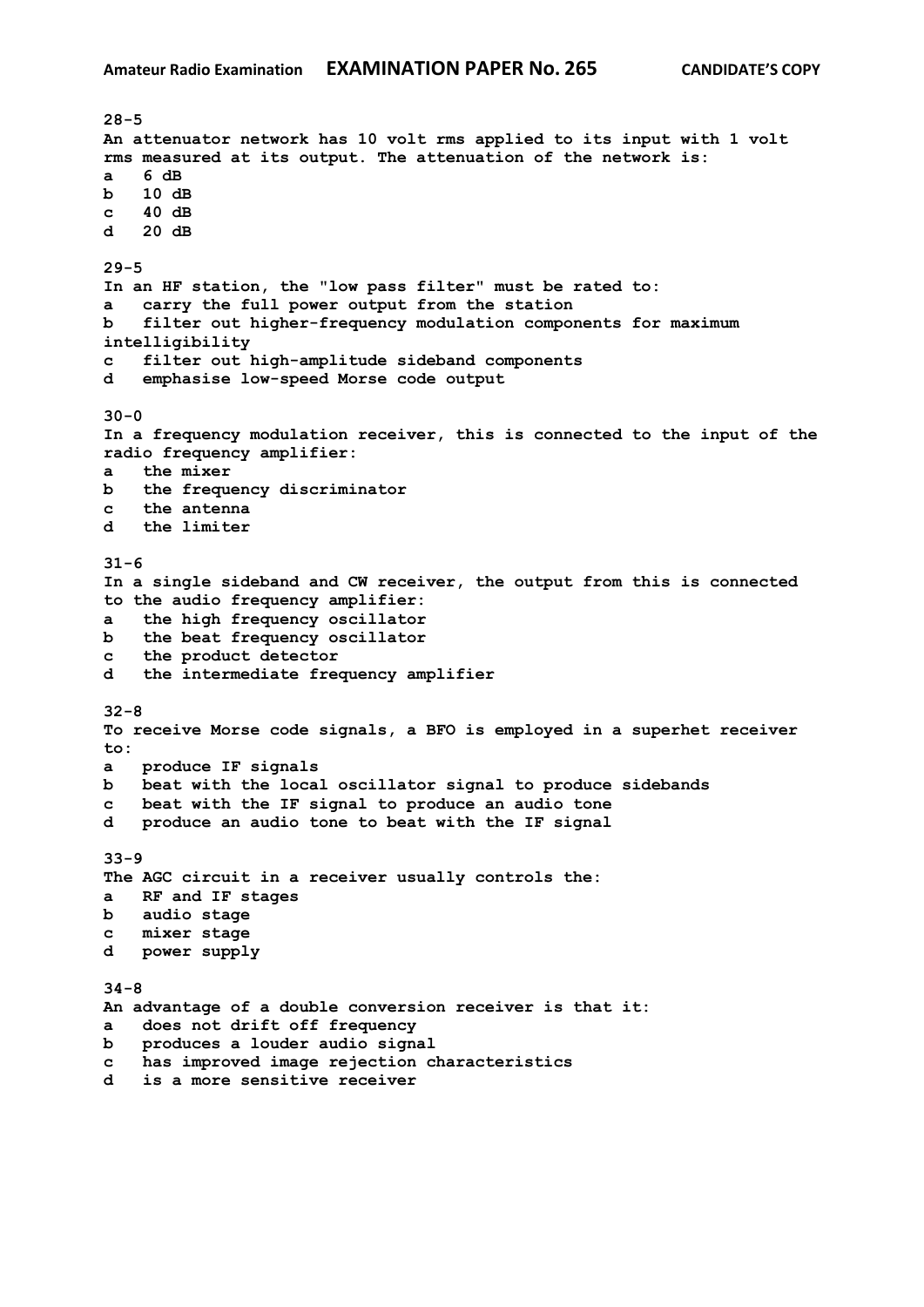**35-2 A multi-conversion superhet receiver is more susceptible to spurious responses than a single-conversion receiver, because of the: a poorer selectivity in the IF caused by the multitude of frequency changes b greater sensitivity introducing higher levels of RF to the receiver c additional oscillators and mixing frequencies involved in the design d AGC being forced to work harder causing the stages concerned to overload 36-8 The term for the reduction in receiver sensitivity caused by a strong signal near the received frequency is: a cross-modulation interference b squelch gain rollback c desensitisation d quieting 37-4 In an elementary frequency modulation transmitter, this is located between the oscillator and the power amplifier: a microphone b speech amplifier c modulator d frequency multiplier 38-5 In a single sideband transmitter, this is connected to the input of the speech amplifier: a radio frequency oscillator b microphone c filter d mixer 39-2 The following signal can be amplified using a non-linear amplifier: a SSB b AM c FM d DSBSC 40-4 Adjacent channel interference may be produced in the RF power amplifier of a transmitter if: a the modulation level is too low b the oscillator frequency is unstable c the modulation level is too high d modulation is applied to more than one stage 41-7 Transmitter power amplifiers can generate parasitic oscillations on: a the transmitter's output frequency b frequencies unrelated to the transmitter's output frequency c harmonics of the transmitter's output frequency**

**d VHF frequencies only**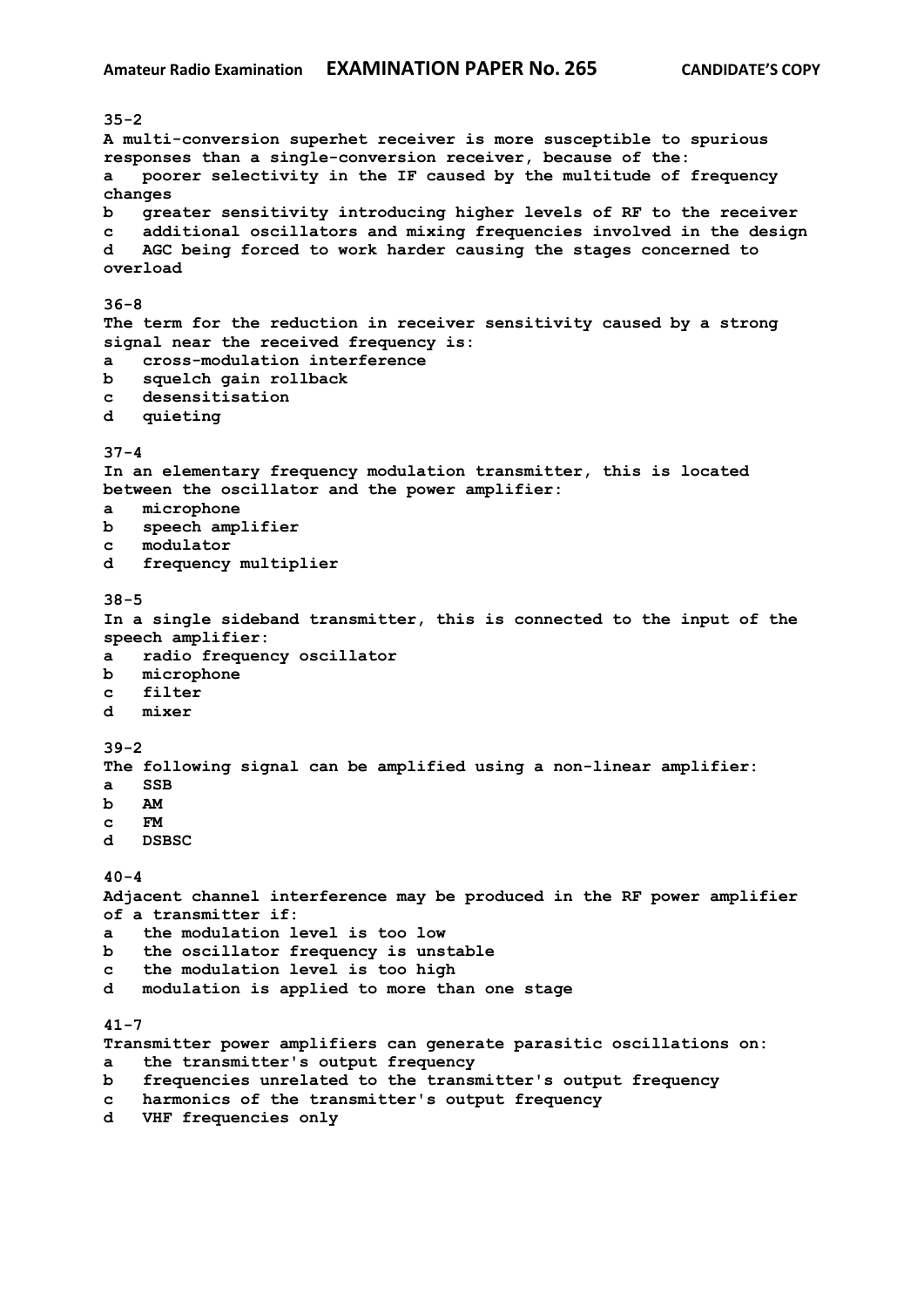**42-0 A mains operated DC power supply: a converts DC from the mains into AC of the same voltage b is a diode-capacitor device for measuring mains power c converts energy from the mains into DC for operating electronic equipment d is a diode-choked device for measuring inductance power 43-5 A power supply is to replace a car battery to power a solid-state transceiver to 200 watt PEP output ratings. A typical expected maximum current load will be: a 30 - 60 amp b 6 - 8 amp c 20 - 25 amp d 1 - 5 amp 44-2 The accepted way to call "CQ" with a SSB transceiver is: a "This is ZL1XXX calling CQ CQ CQ" b "CQ to anyone, CQ to anyone, I am ZL1XXX" c "CQ CQ CQ CQ CQ this is New Zealand" d "CQ CQ CQ this is ZL1XXX ZL1XXX ZL1XXX" 45-8 The "S meter" on a receiver: a indicates where the squelch control should be set b indicates the standing wave ratio c indicates the state of the battery voltage d indicates relative incoming signal strengths 46-7 The AGC circuit is to: a minimise the adjustments needed to the receiver gain control knobs b expand the audio gain c limit the extent of amplitude generation d amplitude limit the crystal oscillator output 47-1 The signal "QRN" means: a I am busy b I am being troubled with static c are you being troubled by static? d I am being interfered with 48-5 To obtain efficient transfer of power from a transmitter to an antenna, it is important that there is a: a correct impedance match between transmitter and antenna b high load impedance c low load impedance d high standing wave ratio**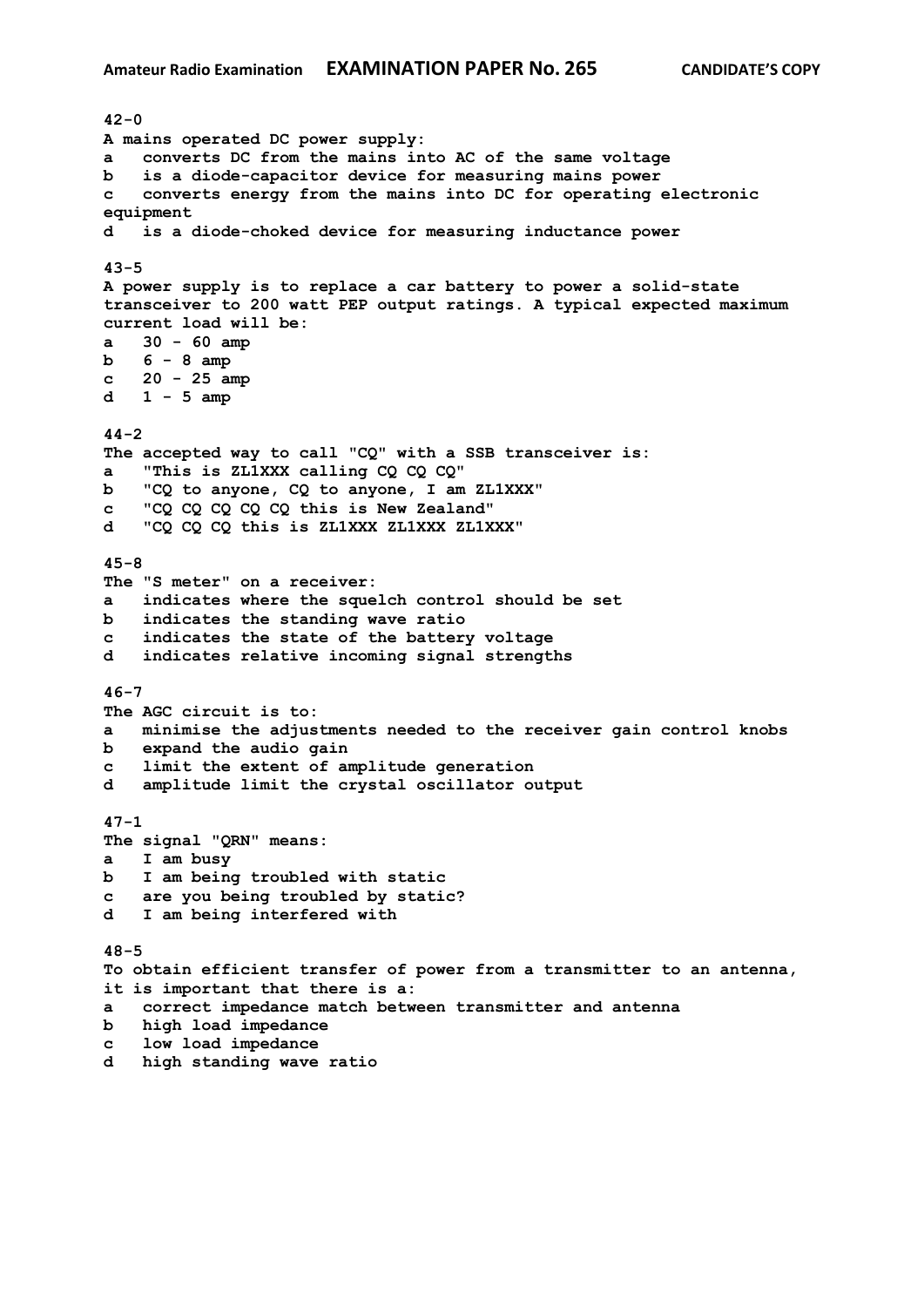**49-0 Losses occurring on a transmission line between a transmitter and the antenna result in: a a SWR of 1:1 b reflections occurring in the line c less RF power being radiated d improved transfer of RF energy to the antenna 50-5 The physical length of an antenna can be shortened but the electrical length maintained, if one of the following items is added at an appropriate point in the antenna: a an inductor b a capacitor c an insulator d a resistor 51-3 A groundplane antenna emits a: a vertically polarised wave b horizontally polarised wave c elliptically polarised wave d axially polarised wave 52-0 A radio wave with a frequency of 3.8 MHz has a wavelength of: a 78.94cm b 7894m c 789.4m d 78.94m 53-5 The reflector and director(s) in a Yagi antenna are called: a oscillators b parasitic elements c tuning stubs d matching units 54-3 Solar cycles have an average length of: a 1 year b 11 years c 6 years d 3 years 55-9 The "critical frequency" is defined as the: a highest frequency to which your transmitter can be tuned b highest frequency which will be reflected back to earth at vertical incidence c lowest frequency which is reflected back to earth at vertical incidence d minimum usable frequency**